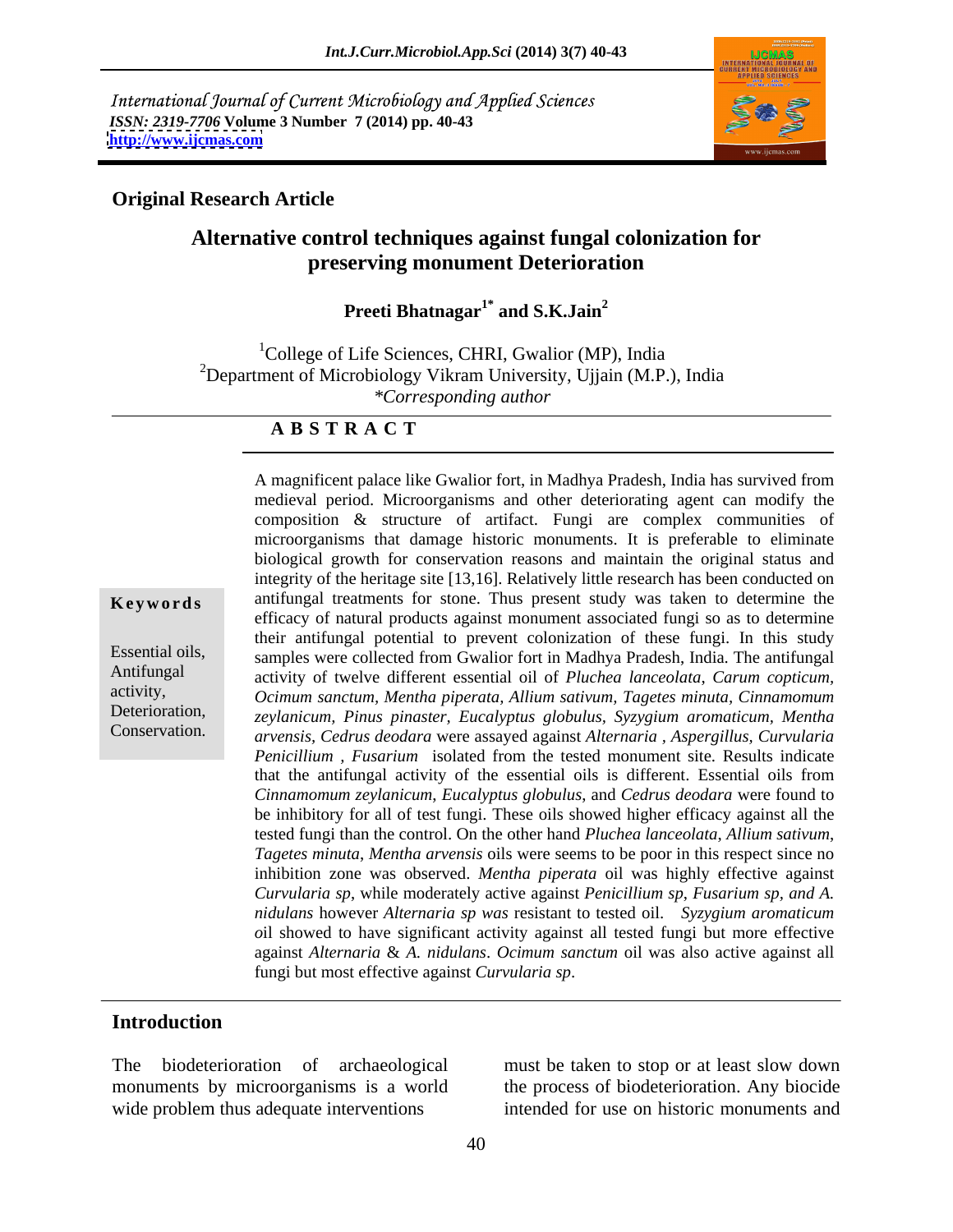rock sites must be not only effective against **Antifungal activity of the essential oils was** biological growths but also not damage tested using the disk diffusion method [1]. stone material [4, 13]. The product should to be eliminated and of its highest efficacy at

aromatic oils from plants against both plant Results and Discussion and human pathogenic microorganisms have been recognized since antiquity [2, 10]. The Eight essential oils were found to be present study is designed to determine if these inhibitory for the mycelial growth of all test properties may also be useful for the control fungi. Essential oils from *Cinnamomum*  of stone monument associated fungi. This *zeylanicum Eucalyntus olobulus* and concern has help to look for other solutions to *Cedrus deodara* were found to be inhibitory

*Alternaria sp, A. nidulans, Curvularia sp, Penicillium sp, Fusarium sp* isolated from Gwalior fort, India was selected as test

The Twelve essential oil of *Pluchea sanctum, Mentha piperata, Allium sativum, Tagetes minuta, Cinnamomum zeylanicum, Syzygium aromaticum, Mentha arvensis,* Department of pharmacy, Jiwaji University, Gwalior, India, were used in this study.

Anti-microbial assays were performed on  $5x10^4$  CFU/ml by OD determination at 530 zeylanicum, Eucalyptus, and Cedrus Tween 80 (0.05%) was added as wetting Penicillium aurantiogriseum and

be chosen on the basis both of the organisms Inhibitory zones measured after 48 hrs at lowest dosage [3].<br>
The antimicrobial properties of volatile<br>
The antimicrobial properties of volatile  $28\pm2\degree$ C. A set of control was also run in same way for each test organism using Amphotericin B (Table1.1).

## **Results and Discussion**

synthetic pesticides. for all of test fungi. While *Pluchea*  **Materials and Methods** *Mentha arvensis* were seems to be poor in fungi. *Alternaria sp was* resistant to tested oil. *lanceolata*, *Carum copticum, Ocimum Pinus pinaster, Eucalyptus globulus,* against *Curvularia sp*. Compared to the *Cedrus deodara* obtained from the the essential oils produced larger zones of most is exactly the presention of the essential of the essential of the essential of the essential oils was the presential problem of the essential problem and the presential of the presential of the essential of the esse *zeylanicum, Eucalyptus globulus, lanceolata*, *Allium sativum*, *Tagetes minuta*, this respect. *Mentha piperata* oil was highly effective against *Curvularia sp*, while moderately active against *Penicillium sp*, *Fusarium sp, and A. nidulans* however *Syzygium aromaticum o*il showed to have significant activity against all tested fungi but more effective against *Alternaria* & *A. nidulans*. *Ocimum sanctum* oil was also active against all fungi but most effective inhibitor control, amphotericin B, some of the essential oils produced larger zones of inhibition around the test fungi (Table1.1).

plates containing Mueller-Hinton agar agents, but their use as stone preservatives supplemented with 2% glucose and 0.5 µg has not yet been reported. The antifungal methylene blue per ml [15]. Concentration activity of the volatile oils found different, of test mold inoculum is adjusted depending on the mould type and the oil spectrophotometrically to contain  $0.4x10^4$  to used. Essential oils from *Cinnamomum* nm. For *Aspergillus* sp. the OD was *deodara* were found to be inhibitory for all adjusted to 0.09-0.11; for *Fusarium* sp. the of test fungi [8]. The antimicrobial effect of OD was adjusted to 0.15-0.17; and for eucalyptus essential oil was reported on the *Alternaria* sp. the OD was adjusted to 0.2. mycelial growth and toxigenesis of Essential oils and their constituents have a long history of applications as antimicrobial *zeylanicum*, Eucalyptus, and *Cedrus Penicillium aurantiogriseum* and *Penicillium viridicatum* [7].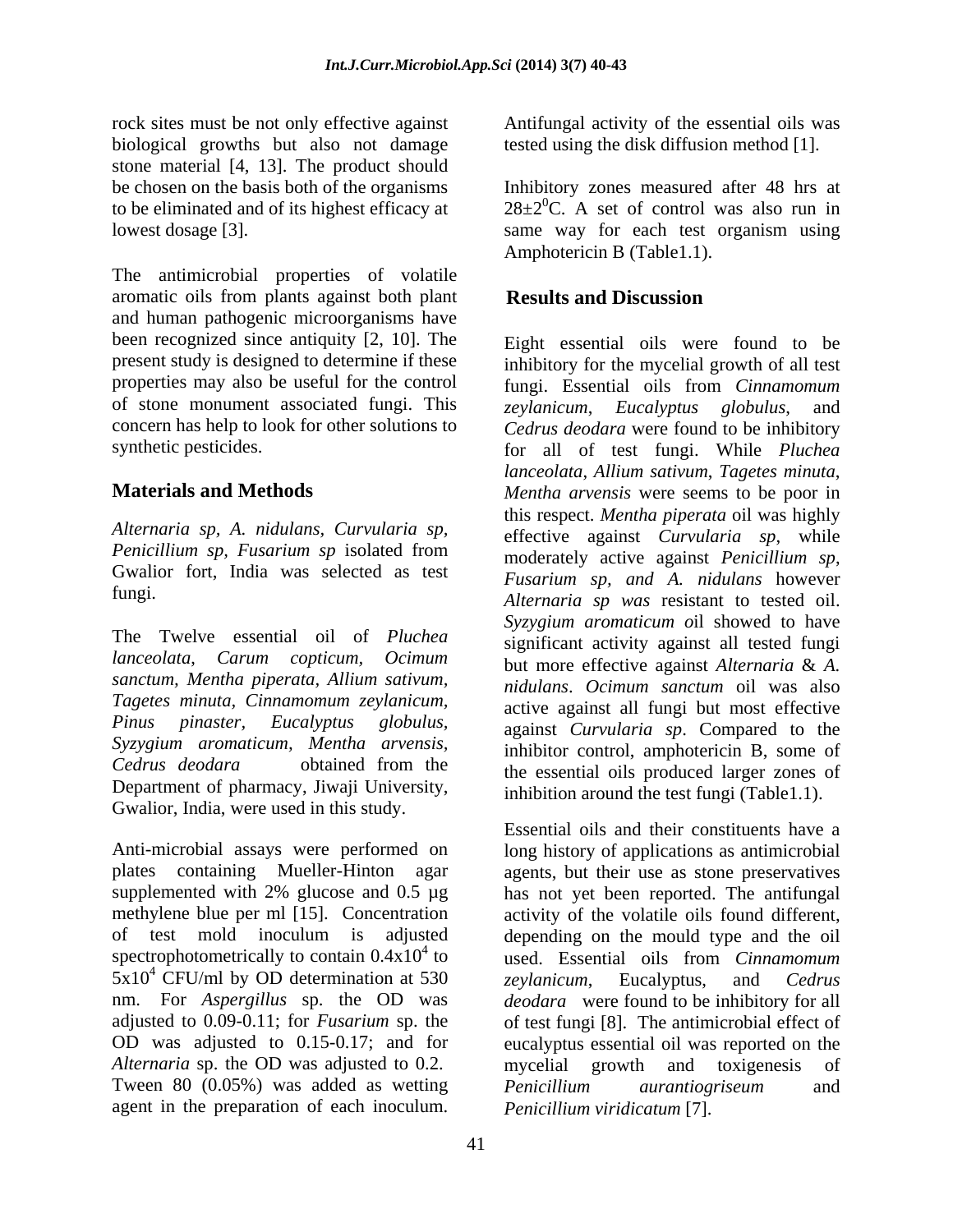| S.no Essential oils<br>Fungal Cultures (Zone diameter in mm)* |                |                                                              |                |                     |                         |
|---------------------------------------------------------------|----------------|--------------------------------------------------------------|----------------|---------------------|-------------------------|
|                                                               |                | Penicillium sp   Fusarium sp   Curvularia sp   Alternaria sp |                |                     | Aspergillus<br>nidulans |
| Pluchea lanceolata                                            |                |                                                              |                |                     |                         |
| Carum copticum                                                | 14             | 60                                                           | 55             | $\sim$<br>ZJ.       | $\Omega$<br>33.         |
| $\int$ Ocimum sanctum                                         | 18             | 30                                                           | 28             | 22                  | 19                      |
| Mentha piperata                                               | 12             | $\sim$                                                       | 1 <sub>7</sub> |                     | 10                      |
| Allium sativum                                                | D              | $\sqrt{ }$                                                   |                |                     |                         |
| $\vert$ Tagetes minuta                                        | $\overline{R}$ | - Ly                                                         |                |                     |                         |
| Cinnamomum                                                    | 57             | 57                                                           | 90             | 52                  | 90                      |
| zeylanicum                                                    |                |                                                              |                |                     |                         |
| Pinus pinaster<br>8                                           | 35             | 37                                                           | $\overline{A}$ |                     | 40                      |
| Eucalyptus globulus                                           | 34             | 28                                                           |                | 22<br>22            | $\sim$ 1                |
| 10<br>Syzygium                                                | 28             | $\sim$                                                       | $\bigcap$ 1    | 90                  | 90                      |
| aromaticum                                                    |                |                                                              |                |                     |                         |
| Mentha arvensis                                               | $\overline{R}$ |                                                              |                |                     |                         |
| Cedrus deodara<br>12                                          | 39             | 49                                                           | $\Omega$       | $\bigcap$ $\bigcap$ | 68                      |
| 13 Control                                                    | 21             |                                                              |                | $\mathcal{L}$       | 19                      |

**Table.1.1** Antimicrobial activity of essential oils against fungi.

\*Values are mean of three replicates, R=resistant

Mentha oil was not found effective against This study reveals that many essential oils environmental isolates though it is possess antifungal activity against reported as active antifungal agent against otomycotic fungi [9]. The essential oil of

activity of clove oil has been attributed to the presence of some active constituents in<br>the oil [5,12] **References** the oil [5,12].

found to be active against all the test fungal isolates. These results are in high accordance with previous researches on single disk me<br>functional from stone [14 11 18] Path;45:493-496 fungi isolated from stone [14,11,18].

The vapors of Peppermint oil and two of menthone) were previously reported

*Carum copticum* was found to be effective essential oils for surface treatment or against *Fusarium & Curvularia* sp [17]. vapor exposure of stone to prevent mold Clove oil was found to be inhibitory research, the uses of oils can be against assayed fungi. The antimicrobial recommended to be used as sporicidal Mentha oil was not found effective against<br> **Screed as active antifungal agent axial is consess antifungal activity against<br>
environmental is observed as active antifungal agent against<br>
in the solution and the effective** possess antifungal activity against monument associated fungi. These findings support the application of infestation. As a final conclusion of this agents in biocidal formulations.

# **References**

- *Pinus pinaster, Ocimum sanctum* oil was 1. Bauer AW, Kirby W M M, Sherris J.C, found to be active against all the test Turck M. 1966. Antibiotic 1.Bauer AW, Kirby W M M, Sherris J.C, Turck M, 1966, Antibiotic susceptibility testing by a standardised single disk method. *Am J Clin Path*;45:493-496
- its major constituents (menthol & applications in foods a review. Int J 2.Burt, S. (2004). Essential oils: their antibacterial properties and potential applications in foods  $-$  a review. *Int J* Food Microbiol 94: 223-253
	- 3.Caneva, G., Nugari, M.P., Pinna D. and